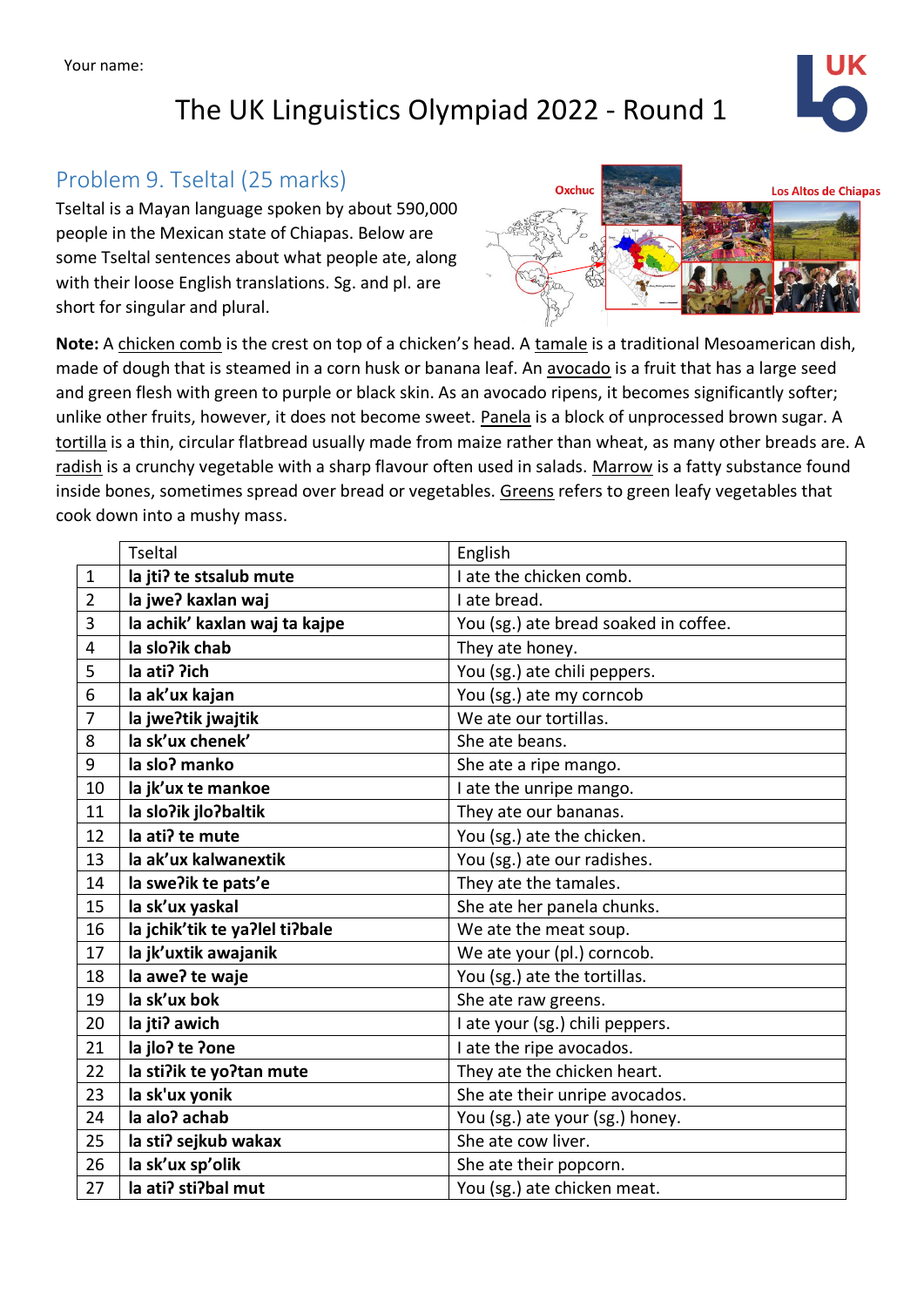



**Q 9.1** One of the foods above is an exception: the phrase(s) with this food do not follow the normal rules that determine the rest of Tseltal phrases. Which food is it? On your answer sheet, write your answer in English.

Here are some more words in Tseltal:

| 28 | $k'$ in  | kidney            |
|----|----------|-------------------|
| 29 | tsukum   | stomach           |
| 30 | chin bak | marrow            |
| 31 | k'oxox   | toasted tortillas |

- **Q 9.2** Translate the following sentence into English: **la jtiʔ sk'in wakax**
- **Q 9.3** Translate the following sentences into Tseltal:
- a) You (pl.) ate cow stomach.
- b) They ate her meat.
- c) You (sg.) ate your (pl.) ripe avocados.
- d) I ate the panela chunks.
- e) She ate my cooked greens.
- f) You (pl.) ate the bean soup.
- g) We ate the dough

**Q 9.4** One of your friends is learning Tseltal. He translates "I ate marrow" as **la jtiʔ chin bak**, and he is told that this one is not correct: the correct form has a different word instead of **jtiʔ**. What is this other word?

**Q 9.5** Another Tseltal learner translates "She ate your (sg.) toasted tortillas" as **la sweʔ ak'oxox**, but it turns out that this translation is incorrect: the correct form has a different word instead of **sweʔ**. What is this other word?

**Q 9.6** Given that **ixim** means "maize," what plant does **kaxlan ixim** translate to in English?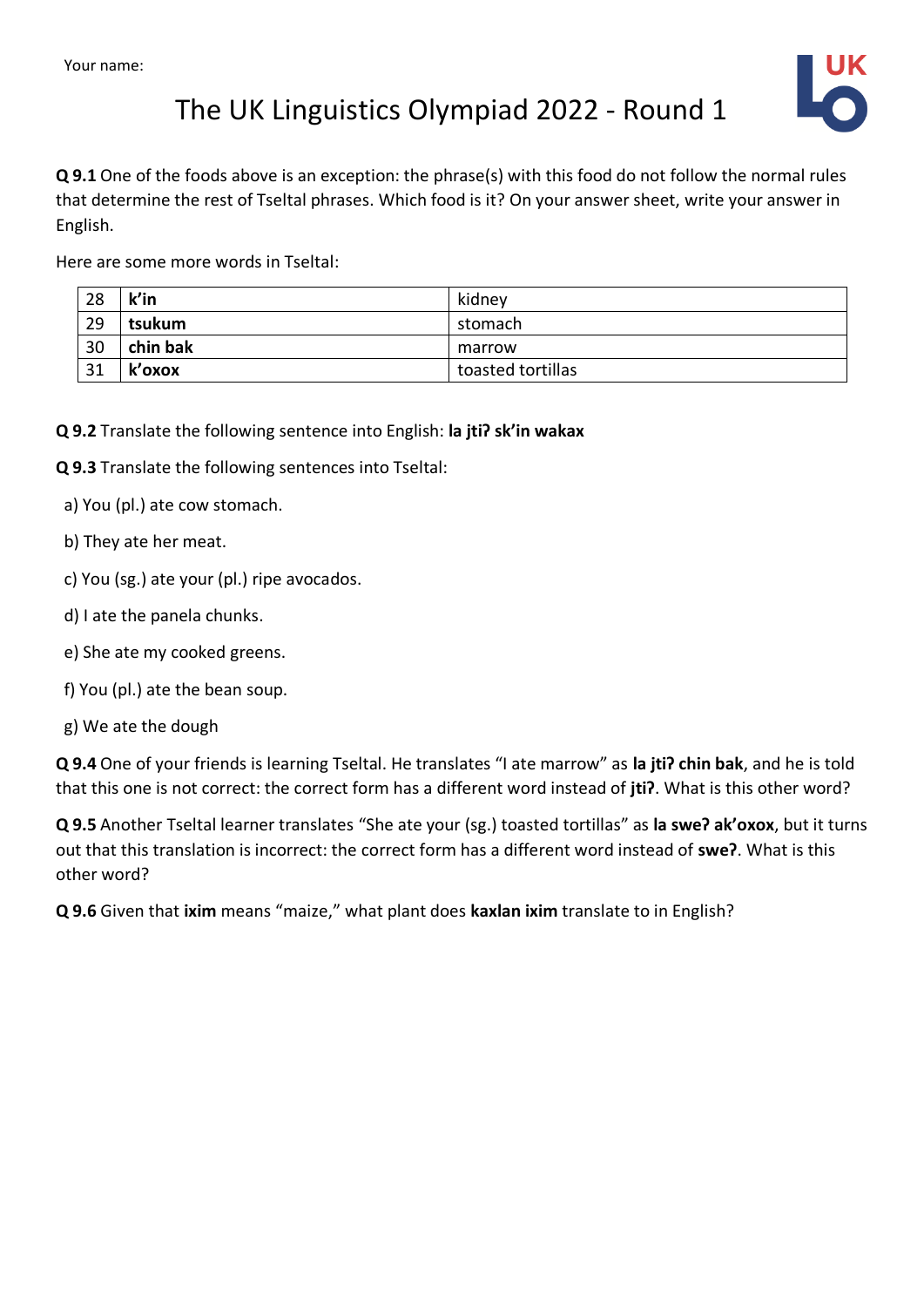# The UK Linguistics Olympiad 2022 - Round 1

UK

## Solution and marking.

Scoring: (max 58)

#### See the general principle in Problem 6.

| Q9.1: 2 points for either English or Tseltal.                                                                                                                                     | (max 2)  |
|-----------------------------------------------------------------------------------------------------------------------------------------------------------------------------------|----------|
| accept pepper, peppers, chili peppers<br>$\circ$                                                                                                                                  |          |
| Q9.2: 1 point per word                                                                                                                                                            | (max 4)  |
| accept kidneys for kidney and cow's or cows' for cow.<br>$\circ$                                                                                                                  |          |
| $Q9.3:1$ point per word or word-part (separated by +)                                                                                                                             | (max 40) |
| as in the worked example of 9.3a<br>$\circ$                                                                                                                                       |          |
| No points for la<br>$\circ$                                                                                                                                                       |          |
| For 9.3c, the data should specify ripe avocados, but this was missing from the version that<br>$\circ$<br>was issued for the exam. Hence the two acceptable answers listed.       |          |
| Q9.4: 2 points per word-part<br>used with soft things                                                                                                                             | (max 4)  |
| Q9.5: 2 points per word-part<br>used with hard/individuated things<br>$\circ$                                                                                                     | (max 4)  |
| Q9.6: 4 points for the correct answer<br>lit. "non-indigenous maize", also parallel between kaxlan waj (bread) : kaxlan ixim (wheat):<br>$\circ$<br>waj (tortilla) : ixim (maize) | (max 4)  |

o 2 points for *wheat maize*.

| Q9.1 | chili pepper (?ich) (this is classified as a meat).<br>$\overline{2}$ |                                               |                                    |
|------|-----------------------------------------------------------------------|-----------------------------------------------|------------------------------------|
| Q9.2 | I ate cow kidney.                                                     |                                               | 4                                  |
| Q9.3 | (a) la a+ti?+ik s+tsukum wakax<br>$1+1+1+1+ 1 + 1 = 6$<br>#           | (d) la j+k'ux te ?askal+e 5                   | $(g)$ la j+we?+tik te we?+bal+e. 7 |
|      | 6<br>(b) la s+ti?+ik s+ti?+bal                                        | $(e)$ la s+lo? j+bok<br>$\overline{4}$        |                                    |
|      | $(c)$ la a+lo? a+won+ik<br>5<br>or: la a+k'ux a+won+ik                | (f) la a+chik'+ik te ya?lel<br>chenek'+e<br>7 | 40                                 |
| Q9.4 | $i+10$                                                                |                                               | 4                                  |
| Q9.5 | s+k'ux                                                                |                                               | 4                                  |
| Q9.6 | wheat                                                                 |                                               | 4                                  |